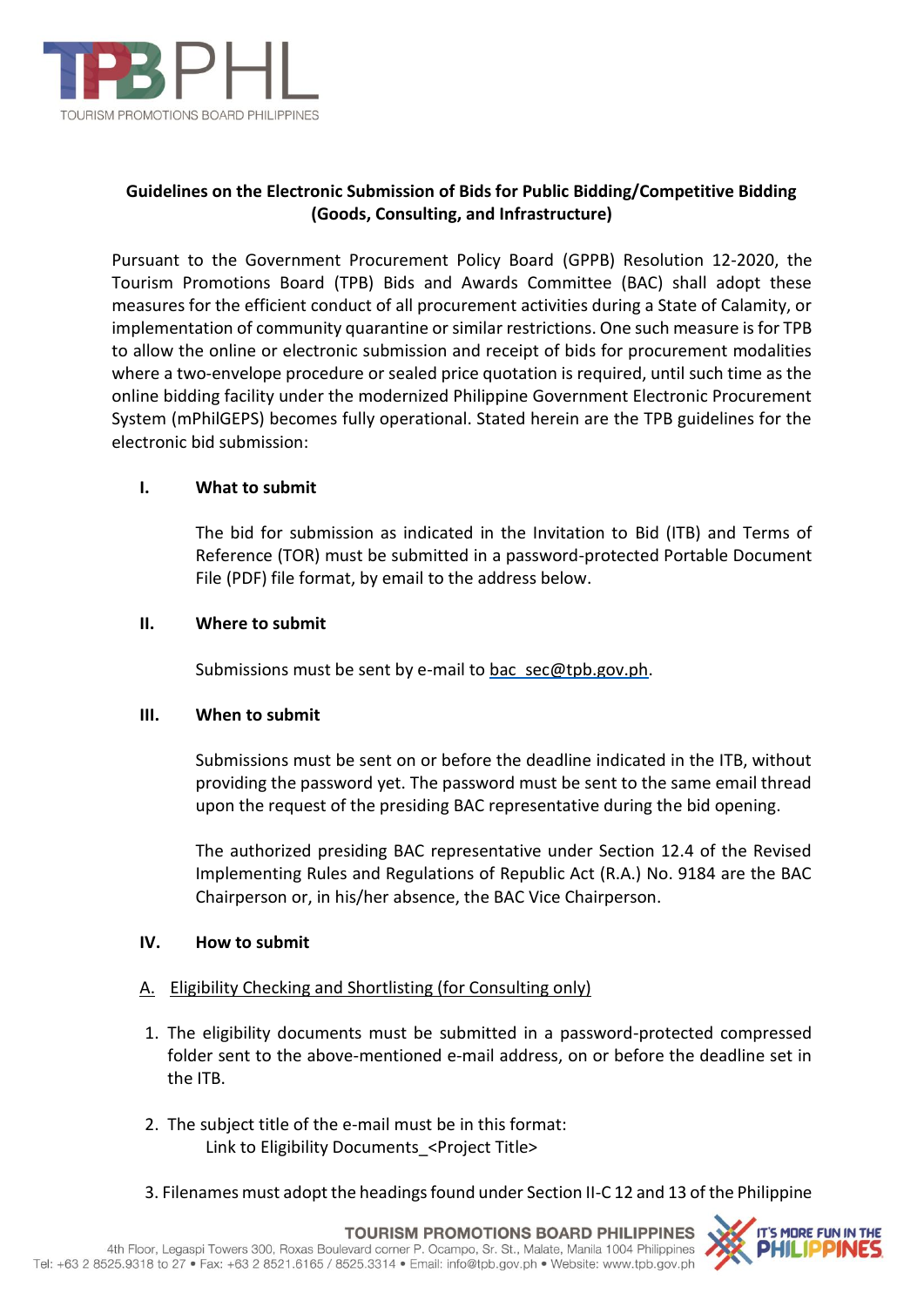Bidding Documents from TPB i.e.

Folder name: "Eligibility Documents" Filenames: "(i) PhilGEPS Certificate of Registration"

- "(ii) Statement of all its ongoing government and private contracts"
- "(iii) NFCC computation"

Folder name: "Technical Documents" Filenames: "(i) Bid Security" "(ii) Conformity with technical specifications"

"(iii) Sworn Statement"

Folder name: "Financial Documents"

- 4. The folders must be password-protected, and passwords will only be sent to the abovementioned email address only upon the request of the presiding BAC representative during the bid opening.
- 5. For modification of bids, the subject title must be in this format, and submitted by email before the deadline for the submission and receipt of bids: Link to Modification: Technical Documents\_<Project Title> Link to Modification: Financial Documents\_<Project Title>
- 6. The timestamp as reflected on the BAC Secretariats' official email shall be the basis of the official time the documents are received. The BAC Secretariat shall generate an email response confirming the time and date of receipt of the links to the eligibility documents.

## B. Technical and Financial Bid Submission

- 1. The Technical and Financial Documents must be submitted separately in compressed archive folders, with the link sent by email to the above-mentioned address, on or before the deadline set in the ITB.
- 2. The subject title of the e-mail must be in this format: Link to Technical Documents\_<Project Title> Link to Financial Documents <Project Title>
- 3. Filenames must adopt the headings found under Section II-C 12 and 13 of the Philippine Bidding Documents from TPB, as described above.

*\_\_*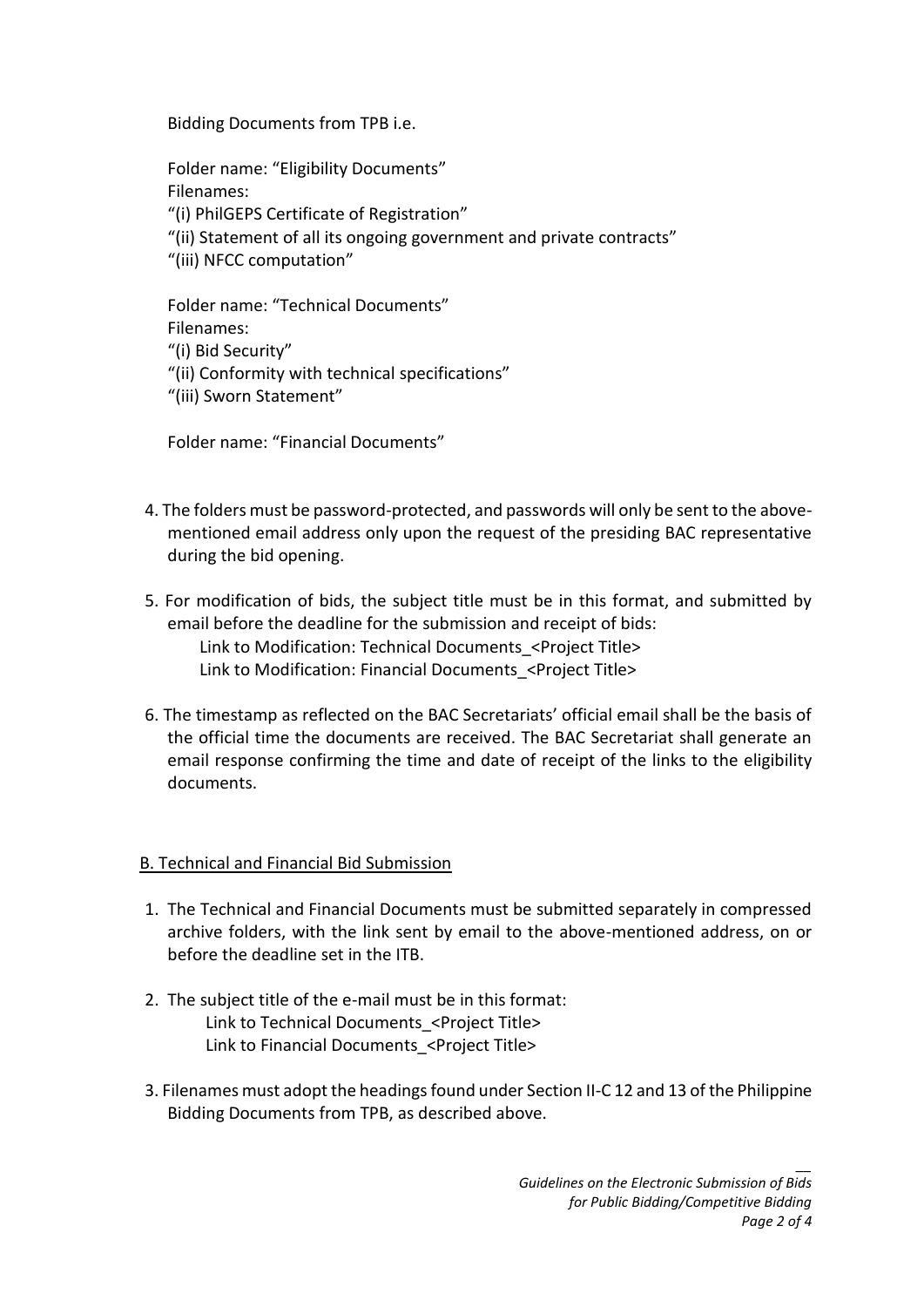- 4. The folders must be password-protected, and passwords will only be sent to the abovementioned email address only upon the request of the presiding BAC representative during the bid opening meeting.
- 5. Modification of bids shall be allowed. Prospective bidders shall send another bid by email equally secured and properly identified as per above-mentioned guidelines.

The subject title must be in this format, which shall be submitted by email before the deadline:

Link to Modification: Eligibility Documents <Project Title>

6. The timestamp as reflected on the BAC Secretariats' official email shall be the basis of the official time the documents are received. The BAC Secretariat shall generate an email response confirming the time and date of receipt of the links to the financial and technical proposals.

## C. Opening and Presentation of Bids

- 1. Bids where Technical Proposals and Financial Proposals are submitted in a single link or folder shall be automatically declared non-complying.
- 2. Bids which are either untitled/unmarked (as to the subject title of the e-mail, links and the folder) or has not been placed in compressed archive folders shall be rejected.

Unsealed or unmarked bid envelopes, or in case of electronic bid submission, Bidding Documents not in compressed archive folders and are not password-protected, shall be rejected. However, bid envelopes that are not properly sealed and marked or not properly compressed and password-protected, as required in the Bidding Documents, shall be accepted, provided that the bidder or its duly authorized representative shall acknowledge such condition of the bid as submitted. The BAC shall assume no responsibility for the misplacement of the contents of the improperly sealed or marked bid, or improperly compressed or password-protected folder, or for its premature opening.

- 3. To attend the bid opening, the bidder must have a stable internet connection min. 8mbps to maintain live video connection. Invitations and link to the bid opening shall be sent by email. The prospective bidders shall submit to the BAC Secretariat the ID copy with photo and email address of their representative/s, minimum of two (2) representatives and maximum of four (4) representatives to the opening of bids. The BAC Secretariat shall include the email address to the list of attendees to be invited to the TPB BAC official video conferencing platform, Zoom, as provided in the Bidding Documents.
- 4. Identified bid opening and other related meetings as indicated in the ITB shall be held

*\_\_*